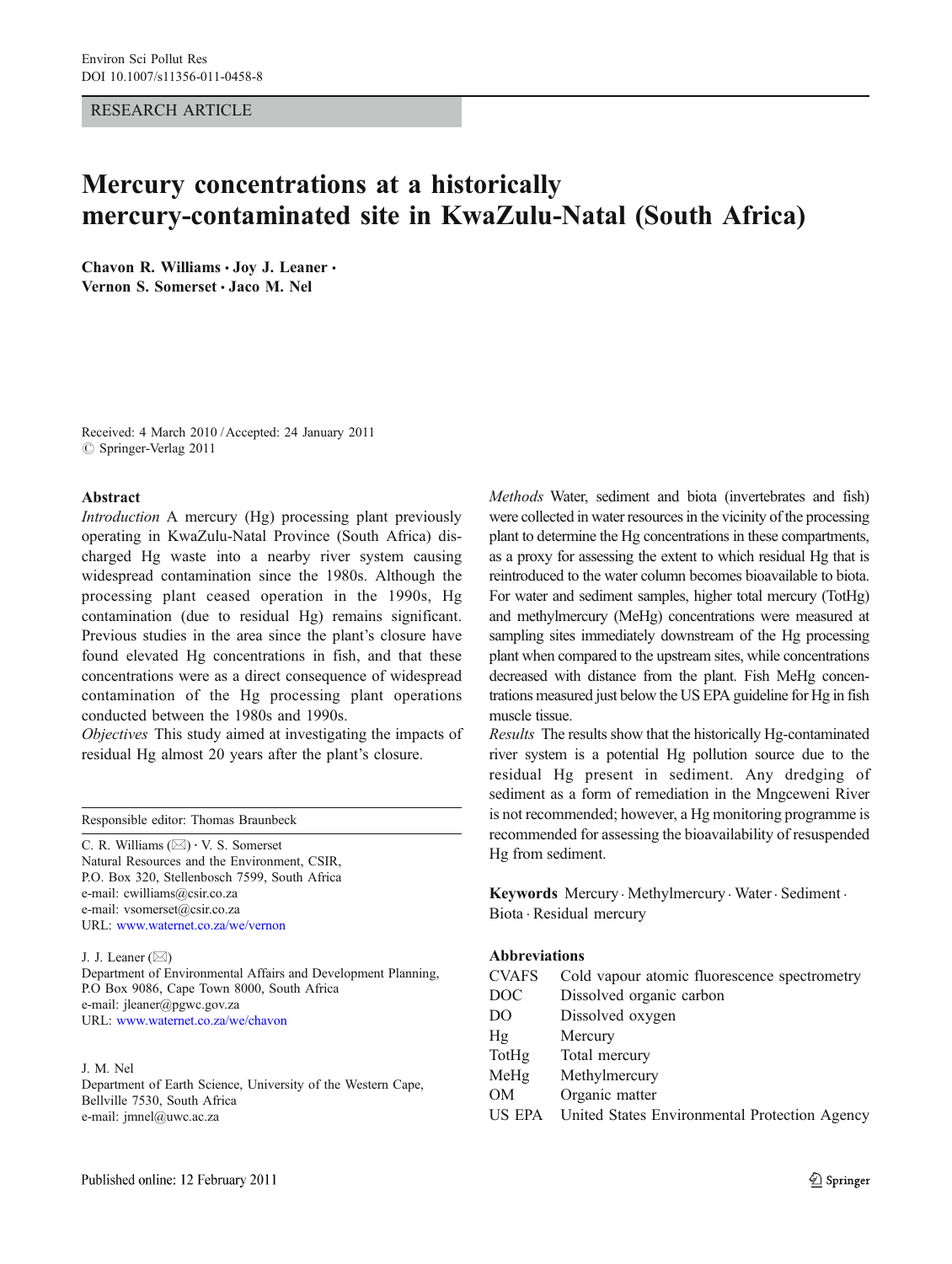## 1 Introduction

Mercury (Hg) contamination has become a global concern due to its impacts on ecosystems and human health. When present in the aquatic environment, Hg has a high affinity for suspended particles, which promotes its removal from the adjacent water column and settlement in sediment (Lee et al. [1998](#page-9-0)). Inorganic Hg (Hg<sup>2+</sup>) is methylated to its more toxic organic form, methylmercury (MeHg) under favourable environmental conditions, where it is primarily controlled by pH, temperature and presence of organic matter (OM) (Scheuhammer and Graham [1999;](#page-9-0) Gilbertson and Carpenter [2004\)](#page-9-0). Sediments are the primary reservoir where such methylation occurs (Benoit et al. [1999](#page-8-0)), and any Hg that is sequestered in sediments can be remobilized and reintroduced to the surrounding water column (Covelli et al. [1999](#page-9-0)). MeHg bioaccumulates in aquatic organisms (Boudou and Ribeyre [1997;](#page-8-0) Mason et al. [2000;](#page-9-0) UNEP [2002\)](#page-9-0) and it is well documented that it also biomagnifies along the aquatic food chain (Cabana et al. [1994](#page-8-0)).

Historically contaminated Hg sites are important for assessing the bioavailability of resuspended Hg to aquatic organisms. Such assessments can provide important information to decision-makers (e.g. government) as to the need for further remediation and/or Hg monitoring programmes at such sites. In South Africa, the discharge of Hg-containing effluent into the Mngceweni River (KwaZulu-Natal) during the 1990s has resulted in an area that is now considered "historically contaminated with Hg". Studies undertaken immediately after the incident reported elevated Hg concentrations in sediment and fish caught in the vicinity (Johnston et al. [1991](#page-9-0); Oosthuizen and Ehrlich [2001](#page-9-0); Barrat and Combrink [2002](#page-8-0)). Papu-Zamxaka et al. ([2010\)](#page-9-0), recently measured Hg concentrations in sediment, fish and human hair samples. Since Hg concentrations in the latter study were measured in only two compartments of the aquatic food chain, a more in-depth study of various other compartments of the Mngceweni River is required.

Total Hg (TotHg) and MeHg concentrations in water, sediment, invertebrates and fish were measured and used as a proxy for determining the bioavailability of resuspended Hg in the aquatic food chain of the Mngceweni River. These compartments were assessed almost 20 years after the incident and the plant's closure, and the data was used to determine whether future Hg remediation actions or Hg monitoring programmes are required in the Mngceweni River. This study also provides valuable information as to whether historically Hg-contaminated sites should undergo further Hg remediation or remain in its existing condition with a Hg monitoring regime in place.

## 2 Materials and methods

#### 2.1 Site description

The Umgeni River and its tributary, viz. Mngceweni River, is located ca. 23 km from Pietermaritzburg, and ca. 56 km from Durban in the KwaZulu-Natal Province of South Africa. The Inanda Dam, located ca. 35 km downstream of the Hg processing plant at Cato Ridge, is the primary source of drinking water of the city of Durban (Oosthuizen and Ehrlich [2001](#page-9-0)) and is a location for subsistence fishing for residents in the Valley of a Thousand Hills in the area. The Nagle Dam, on the other hand, is located ca. 20 km upstream of the plant.

Sampling sites were located on the Mngceweni River (immediately below the processing plant that had released Hg effluent into the river during the 1990s) and on the Umgeni River (upstream and downstream of the Nagle and Inanda dams) (Fig. [1\)](#page-2-0).

Water, sediment and biota were collected during the dry season in June 2007 and July 2008, as well as during the wet season in December 2008. The letters "a, b and c" at the end of each site ID in Figs. [2](#page-3-0), [3,](#page-3-0) [4](#page-4-0) and [5](#page-4-0) denote the sampling period, viz. June 2007 (a), July 2008 (b) and December 2008 (c).

## 2.2 Sample collection

Standard protocols for collecting samples for TotHg and MeHg analysis were employed throughout sample collection (US EPA [1996;](#page-9-0) Mason and Sullivan [1998](#page-9-0)). Surface water samples for TotHg and MeHg analysis were collected in acid-cleaned Teflon® bottles, using ultra-clean sampling protocols (Mason and Sullivan, [1994\)](#page-9-0). Additional water samples were collected for ancillary measurements of nutrients  $(SO_4^2, NO_3^-, PO_4^3)$  and dissolved organic carbon (DOC). Ancillary water parameters (viz. pH, temperature, dissolved oxygen—DO, electrical conductivity—EC, total dissolved solids—TDS and turbidity) were measured on site. These provided an account of the present ecological state at each site. Temperature (°C), EC (mS/cm), TDS (ppt) and pH were measured using a Hanna Instrument Model 991302 portable sensor; while DO (ppm) was measured using a Hanna Instrument Model 9143 portable sensor. Surface sediment cores (up to 3 cm in depth) were extruded using an acid-cleaned polypropylene cylindrical corer and sectioned at 1-cm intervals, after which each section was individually transferred into clean 50-mL centrifuge tubes. Invertebrates and fish (Table [1](#page-5-0)) were collected using a 1-mm meshed net. All samples were double-bagged and stored on ice while transported to the Mercury Laboratory at Council of Scientific and Industrial Research (CSIR) (Stellenbosch, South Africa), where they were stored frozen until analysed.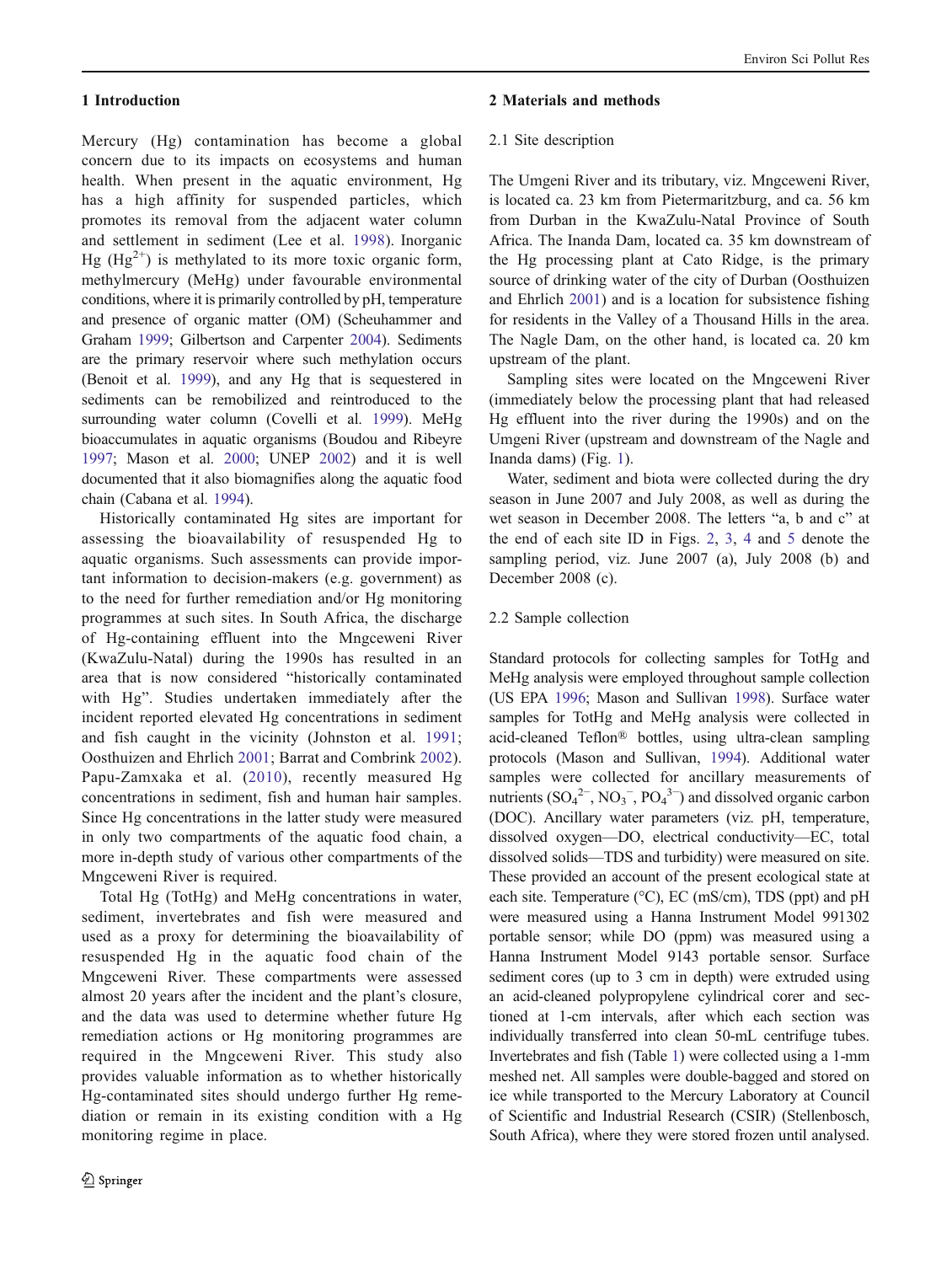<span id="page-2-0"></span>Fig. 1 Location of sample sites on the Umgeni River (up and downstream of the Nagle and Inanda dams) and Mngceweni River (KwaZulu-Natal, South Africa)



## 2.3 Analytical techniques

The determination of TotHg in water followed United States Environmental Protection Agency (US EPA) method 1631 (US EPA, [2002](#page-10-0)) which included the oxidation of Hg with bromine monochloride, pre-reduction with hydroxylamine hydrochloride and further reduction with stannous chloride. Quantification of TotHg was performed by cold vapour atomic fluorescence spectrometry (CVAFS) following gold amalgamation trapping (Bloom and Fitzgerald [1988\)](#page-8-0). The TotHg concentrations in solid samples, i.e. sediment were measured using a DMA-80 Solid Phase Direct Mercury Analyser (Milestone Inc., Montoe, CT, USA). Briefly, ca. 0.1–1 g homogenized wet sample was weighed into a quartz boat (Boylan et al. [2001\)](#page-8-0) and placed on the loading tray of the DMA-80 Direct Mercury Analyser.

The analytical methods for the determination of MeHg are well documented (Mason and Lawrence [1999](#page-9-0); Leaner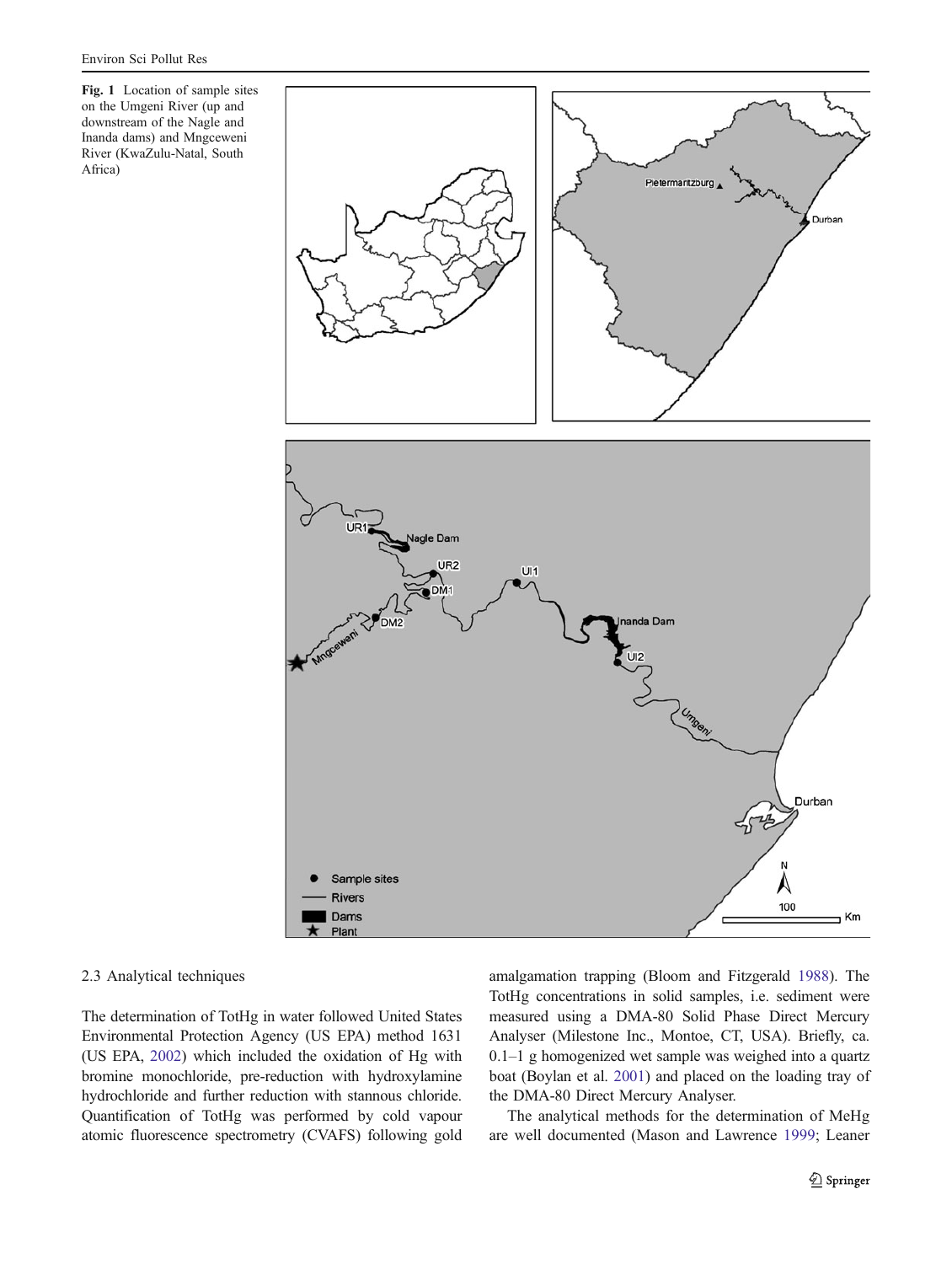<span id="page-3-0"></span>Fig. 2 Total mercury (TotHg) and methylmercury (MeHg) concentrations in surface water collected on the Umgeni River (UR), Mngceweni River (DM) and Inanda Dam (UI)  $(a =$  June 2007;  $b =$  July 2008;  $c =$ December 2008)



and Mason [2002;](#page-9-0) Leaner and Mason [2004](#page-9-0)) and followed the US EPA method 1630 (US EPA [2001a](#page-10-0)). In brief, water and sediment samples were distilled in 1 mL of  $50\%$   $H_2SO_4$ and 0.5 mL 20% KCl. The distillate was ethylated with sodium tetraethyl borate, which converts MeHg to volatile methylethylmercury. Following ethylation, all samples were purged through a Tenax® trap, separated by isothermal gas chromatography and followed by quantification using CVAFS (Mason et al. [2006](#page-9-0)). The percentage organic content of each sediment layer was determined as loss on ignition (LOI) at approximately 550°C overnight (Kim et al. [2006](#page-9-0))

only MeHg concentrations were measured in the invertebrates and fish. Since MeHg is the most toxic and predominant form  $(\sim 90\%)$  of Hg in tissues of invertebrates and fish (Leaner and Mason [2004](#page-9-0)), MeHg concentrations measured would also provide a reasonable assessment of the Hg concentrations in invertebrates and fish collected. Therefore for MeHg concentrations in biota, all homogenized samples were digested with 25% KOH-methanol and placed in a 65°C oven for 24 h. Sample analysis and quantification of MeHg followed methods similar to those described above.

Due to sample mass limitations in the biota collected,



Fig. 3 Total mercury (TotHg) concentrations in surface sediment collected on the Umgeni River (UR), Mngceweni River (DM) and Inanda Dam (UI)  $(a =$  June 2007;  $b =$  July 2008;  $c =$ December 2008)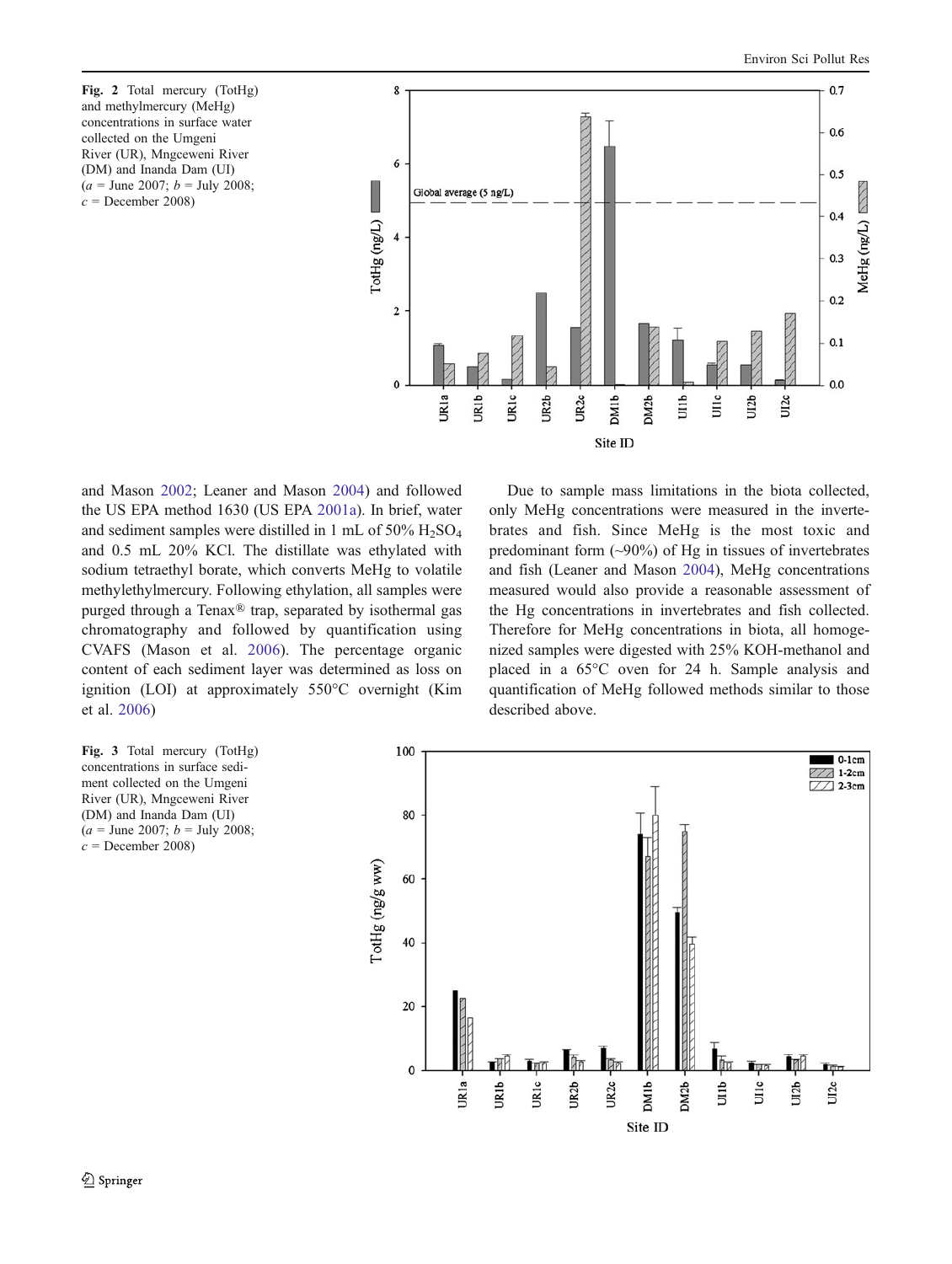<span id="page-4-0"></span>Fig. 4 Methylmercury (MeHg) concentrations in surface sediment collected on the Umgeni River (UR), Mngceweni River (DM) and Inanda Dam (UI)  $(a =$  June 2007;  $b =$  July 2008;  $c =$ December 2008)



Analytical quality assurance/quality control (QA/QC) criteria were maintained using a standard calibration curve, having an  $r^2$  of at least 0.998, achieved daily. Matrix spikes and matrix spike duplicates, standard reference material (SRM) and matrix blanks were included as part of the daily QA/QC protocol. Where sample size was not limited, duplicate samples were analysed to establish the precision of the analytical techniques used and yielded no significant difference. The results obtained for the SRM's analyses were within the certified ranges: PACS-2 Marine Sediment SRM  $(3.04 \pm 0.20 \text{ mg/kg})$ National Research Council, Canada; IAEA-405 Trace Elements and Methylmercury in Estuarine Sediment SRM (0.00549±0.00053 mg/kg) (International Atomic Energy Agency, Austria); TORT-2 Lobster Hepatopancreas Marine SRM (0.27±0.06 mg/kg) (National Research Council, Canada) for biota. Duplicate and triplicate samples analysed yielded marginal error of <10%.

Fig. 5 Methylmercury (MeHg) concentrations in invertebrates collected on the Umgeni River (UR), Mngceweni River (DM) and Inanda Dam (UI)  $(a =$  June 2007;  $b =$  July 2008;  $c =$  December 2008; capital letters denote species in Table [1\)](#page-5-0)

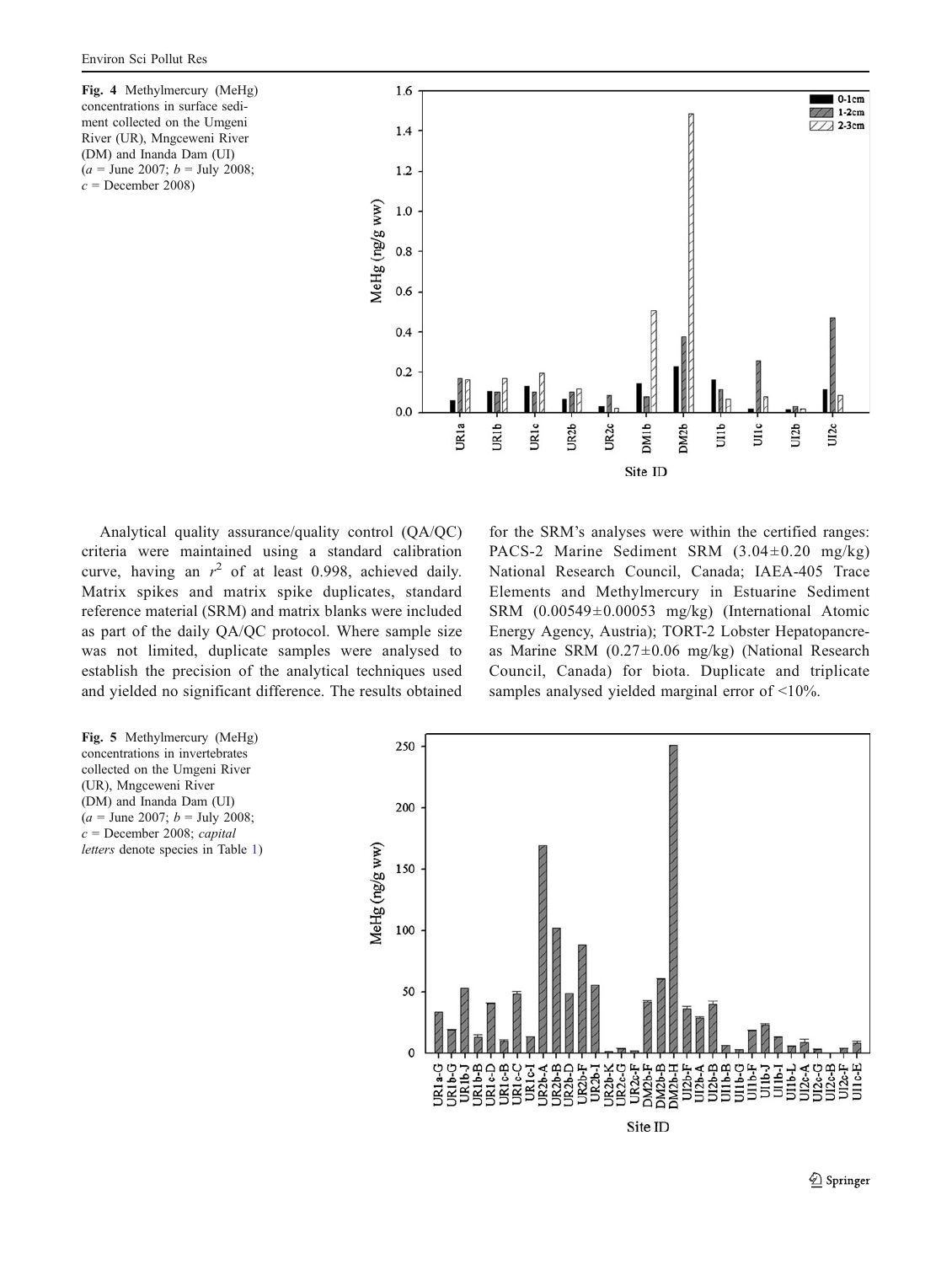<span id="page-5-0"></span>Table 1 List of biota species collected and respective diet of each of the species

| ID                   | Species                | Common name          | Diet                                  |
|----------------------|------------------------|----------------------|---------------------------------------|
| <b>Invertebrates</b> |                        |                      |                                       |
| A                    | Aeshnidae              | Dragonfly            | Insects; small fish                   |
| B                    | Atvidae                | Freshwater shrimp    | Aquatic plants; benthic invertebrates |
| C                    | <b>Belastomatidae</b>  | Giant water bug      | Crustaceans, fish, amphibians         |
| D                    | Coeangrionidae         | Damselfly            | Daphnia; mosquito larvae              |
| Е                    | Corixidae              | Water boatmen        | Insects; small fish; tadpoles         |
| F                    | Gomphidae              | Dragonfly            | Daphnia; small aquatic organisms      |
| G                    | Libellulidae           | Dragonfly            | Daphnia; small aquatic organisms      |
| H                    | Nepidae                | Water scorpion       | <b>Invertebrates</b>                  |
| I                    | Naucoridae             | Creeping water bug   | Insects; snails                       |
| J                    | Notonectidae           | Backswimmer          | Insects; small fish; tadpoles         |
| K                    | <i>Thiaridae</i>       | Cony snail           | Aquatic plants                        |
| L                    | Tabanidae              | Horsefly             | Males: nectar/pollen; females: blood  |
| Fish                 |                        |                      |                                       |
| A                    | <i>Amphilius</i> spp   | Catfish              | Benthic invertebrates                 |
| B                    | Labeobarbus natalensis | Yellowfish           | Detritus; invertebrates               |
| C                    | Micropterus dolomieu   | Small-mouthed bass   | Fish; crabs                           |
| D                    | Tilapia sparrmanii     | Banded tilapia       | Aquatic plants; small invertebrates   |
| E                    | Tilapia rendalli       | Red-breasted tilapia | Aquatic plants; small invertebrates   |

#### 2.4 Statistical analysis

The mean standard deviations were obtained for all duplicate and triplicate samples and were statistically compared. Linear regression equations were determined using Sigmaplot (Sigmaplot 8.0; SPSS Inc., Chicago, IL) and MS Excel (Microsoft Office Excel 2003, Washington, USA). The comparisons of the regression coefficients using both Sigmaplot and MS Excel were not significantly different. A one-way analysis of variance, followed by the Tukey–Kramer HSD means comparison test (JMP 8.0, SAS Institute; SPSS Inc.) was undertaken to determine any significant differences  $(p<0.05)$  in the TotHg and MeHg concentrations of the samples analysed.

# 3 Results and discussion

#### 3.1 Mercury in water

The concentrations of TotHg in surface water ranged from  $0.13 \pm 0.01$  to  $6.48 \pm 0.69$  ng/L (Fig. [2](#page-3-0)). All TotHg concentrations, except those at sampling site DM1b, were below the global average of 5.0 ng/L (Mason et al. [1994](#page-9-0)). All TotHg measurements were also below the South African water quality guidelines for aquatic ecosystems (40 ng/L; DWAF [1996](#page-9-0)), as well as the US EPA suggested value of 12 ng/L that could result in chronic effects in aquatic organisms (US EPA [1992](#page-9-0)). The TotHg concentrations measured were also much less than the concentrations reported for river waters near Hg deposits, where the concentrations generally range between 500 and 100,000 ng/L (CRC Press [1997](#page-9-0)).

Background TotHg concentrations at sampling site UR1 (upstream of the Nagle Dam) during all three sampling phases (i.e. UR1a, UR1b and UR1c) were generally in the range of  $0.16-1.09\pm0.05$  ng/L, whereas TotHg concentrations at sites DM1b and DM2b (immediately below the chemical-manufacturing plant) measured 6.48±0.69 and 1.67 ng/L, respectively. Generally, TotHg concentrations decreased with distance from the plant; an 11-fold decrease from  $6.48\pm0.69$  to  $0.55\pm0.01$  ng/L was observed. Sites located immediately downstream from the plant were statistically different  $(p<0.05)$  to sites located upstream and furthest downstream of the plant. The decrease in TotHg concentrations further away from the plant could likely be attributed to possible sedimentation of particulate Hg (Cardona-Marek et al. [2007\)](#page-9-0) or pollution dilution effects (Turner and Lindberg [1978](#page-9-0); Synder and Hendricks [1997\)](#page-9-0), similar to what has been observed in other historically Hgcontaminated sites (Berzas Nevado et al. [2003](#page-8-0)).

Seasonal trends were also observed at sampling sites UR1, UR2, UI1 and UI2, where TotHg concentrations generally showed a 50% reduction in the wet compared to the dry season, which indicates dilution effects (Turner and Lindberg [1978;](#page-9-0) Synder and Hendricks [1997](#page-9-0)).

Aqueous MeHg concentrations ranged from below the detection limit (<0.02 ng/L) to  $0.64 \pm 0.01$  ng/L, with a gradual increase in MeHg concentrations being observed in all sites sampled during 2007 and 2008 (Fig. [2\)](#page-3-0). In contrast to TotHg,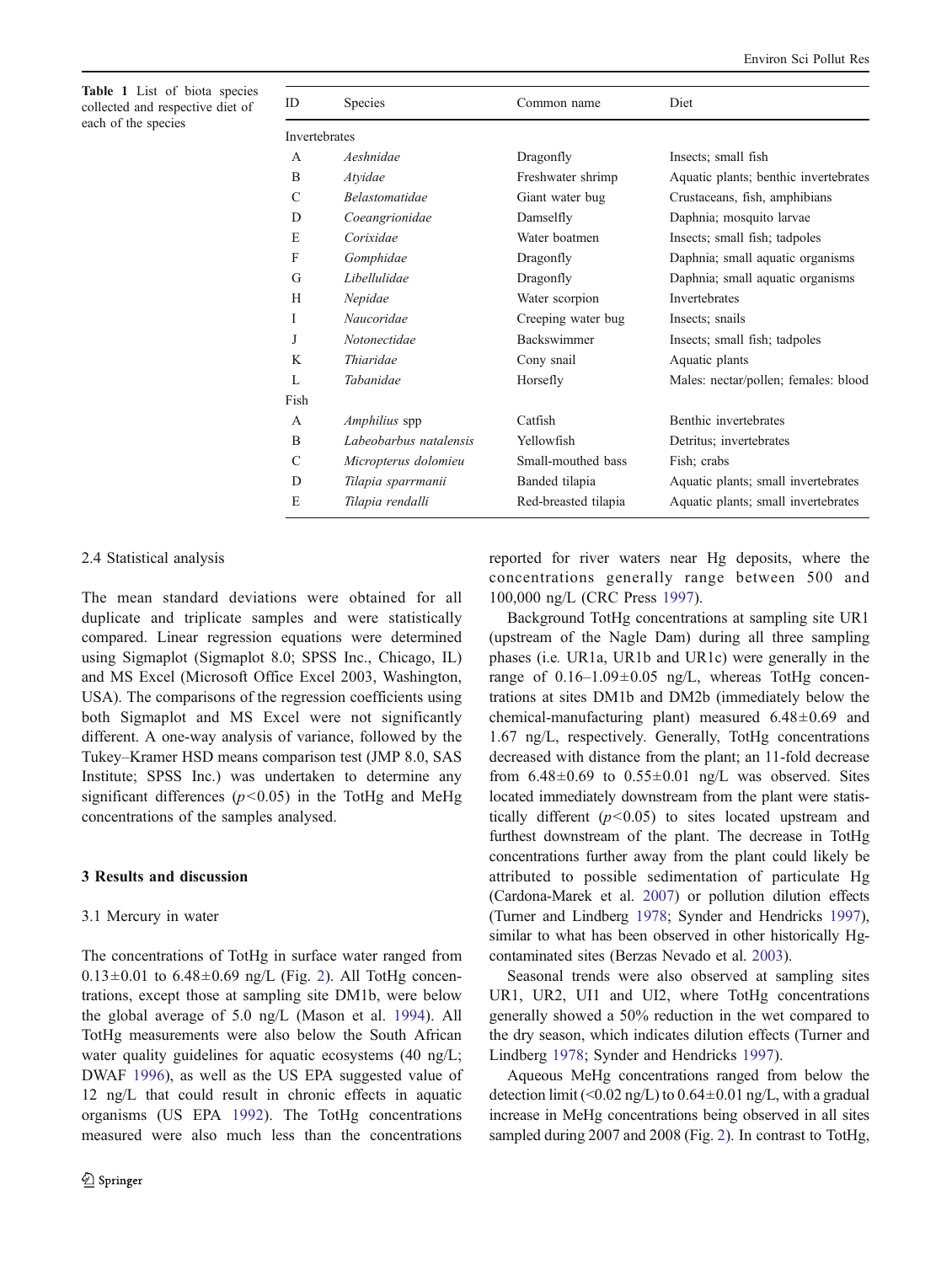MeHg concentrations increased more than 20-fold during the wet season (December 2008) and could likely be attributed to the resuspension of MeHg (from sediments) into the water column (Kim [2004](#page-9-0)). The highest MeHg concentration was measured at sampling site UR2 (below the Nagle Dam) during the dry season in December 2008 (i.e. UR2c). Overall, the increase in MeHg concentrations but decrease in TotHg concentrations suggests that methylation and resuspension of residual Hg are still prevalent in the system.

Since OM forms strong complexes with Hg, the extent to which Hg binds with DOC determines the efficiency of downstream transportation of Hg. DOC affects Hg speciation, solubility, mobility and toxicity (Ravichandran [2004](#page-9-0)), and controls the temporal TotHg distribution in aquatic systems. The extent of this influence is site specific and also depends on the season (Babiarz et al. [1998](#page-8-0)). The concentrations of DOC ranged from 3.10 to 14.81 mg/L. A positive relationship was observed for TotHg ( $r^2$ =0.58) and MeHg ( $r^2$ =0.68) concentrations correlated to DOC at each site during the wet season only. This suggests that during the wet season, Hg was organically complexed similar to what has been reported in other studies (Watras et al. [1998](#page-10-0)). This can likely be attributed to changes in freshwater flow and associated runoff processes, including flocculation of DOC as observed by Conaway et al. [\(2003](#page-9-0)).

#### 3.2 Mercury in sediment

Total Hg concentrations in surface sediment ranged from 1.82 $\pm$ 0.53 to 74.03 $\pm$ 6.71 ng/g wet weight (ww) at 0–1 cm depths,  $1.38 \pm 0.23$  to  $75.00 \pm 2.10$  ng/g ww at 1–2 cm depths and  $1.04 \pm 0.23$  to  $80.08 \pm 8.97$  ng/g ww at 2–3 cm depths (Fig. [3\)](#page-3-0). All TotHg concentrations were below the US EPA guideline of 200 ng/g for sediment (US EPA [2000a](#page-9-0)), and were below the mean TotHg concentrations previously reported by Barrat and Combrink [\(2002](#page-8-0)) for the same area. The TotHg concentrations were generally highest at DM1 and DM2—both sites are located immediately downstream of the chemical-manufacturing plant at Cato Ridge. Significant differences  $(p<0.05)$  in TotHg concentrations were observed at sites located immediately downstream of the plant (Fig. [4\)](#page-4-0). Furthermore, TotHg concentrations generally decreased (up to 90%) from June 2007 to July 2008 (Fig. [3\)](#page-3-0) in all sediment layers.

Seasonally, higher TotHg concentrations were generally measured during the dry season (June 2007 and July 2008) when compared to the wet season (December 2008), although no statistical significant difference was observed. While most sites showed a decrease in TotHg concentrations with increase in depth (i.e. [TotHg] 1 cm in depth > [TotHg] 2 cm in depth > [TotHg] 3 cm depth), no trend (increasing or decreasing) was observed in sediment organic content.

The overall low TotHg concentrations measured at sampling sites UR1, UI1 and UI2 are expected. The Nagle Dam site (UR2) is located above the confluence of the Mngceweni River and Umgeni River, while the other two sites (UI1 and UI2) are located some distance from the Mngceweni River. Any residual Hg from the historical Hg contamination into the Mngceweni River would be trapped in sediment closest to the chemical-manufacturing plant, as evidenced by the higher TotHg concentrations measured at sampling sites DM1 and DM2 (Fig. [3\)](#page-3-0).

The MeHg concentrations in surface sediments were relatively low and ranged between  $\leq 0.02$  and  $0.23 \pm 0.05$  ng/ g ww at 0–1 cm in depth, 0.03 to 0.47 $\pm$ 0.04 ng/g ww at 1– 2 cm in depth, and  $0.02-1.49\pm0.02$  ng/g ww at  $2-3$  cm in depth (Fig. [4](#page-4-0)). Despite the relatively low sedimentary MeHg concentrations, it is significant since MeHg is capable of passing biological membranes (Kim [2004](#page-9-0)). An increase in MeHg concentrations were generally observed with increase in depth (i.e. [MeHg] 1 cm in depth  $>$  [MeHg] 2 cm in  $depth$  > [MeHg] 3 cm in depth). For most sites, MeHg concentrations increased from the dry (June 2007 and July 2008) to wet (December 2008) seasons. This suggests enhanced methylation due to resuspension of bottom sediment during the wet season, as reported previously by others (Heyes et al. [2004;](#page-9-0) Kim [2004\)](#page-9-0). The highest MeHg concentration was measured at sampling site DM2 (1.49 $\pm$ 0.02 ng/g ww) which is located on the Mngceweni River below the chemical-manufacturing plant. Trends in MeHg and TotHg concentrations in sediment were similar, and on average, the fraction of TotHg that occurred as MeHg was ca. 1.86%, 6.00% and 3.57%, for the respective sediment depths, i.e. 0–1, 1–2, and 2–3 cm.

Several studies have demonstrated the importance of TotHg concentration (Benoit et al. [2002;](#page-8-0) Conway et al. [2003](#page-9-0)) and sediment organic content (LOI) (Warner et al. [2005](#page-10-0)) in controlling methylation rate. Overall, MeHg concentrations were positively correlated with sediment OM  $(r^2=0.71, \text{ at } 0-1 \text{ cm in depth}; r^2=0.53, \text{ at } 1-2 \text{ cm in }$ depth;  $r^2=0.59$ , at 2-3 cm in depth). This suggests that MeHg concentrations were not primarily controlled by sediment OM. Overall, however, sediments in this region may be continuously eroded and remobilized, and consequently serve as a Hg source to sites downstream.

#### 3.3 Mercury in biota

The bioavailability of Hg is dependent on several factors including the binding strength of Hg to sediments (Fan et al. [2002\)](#page-9-0) and the ability of the organism to metabolize contaminants (Eggleton and Thomas, [2004\)](#page-9-0). Thus, weakly adsorbed contaminants (such as those in the aquatic phase) are more bioavailable for uptake by biota than complex mineral-bound contaminants.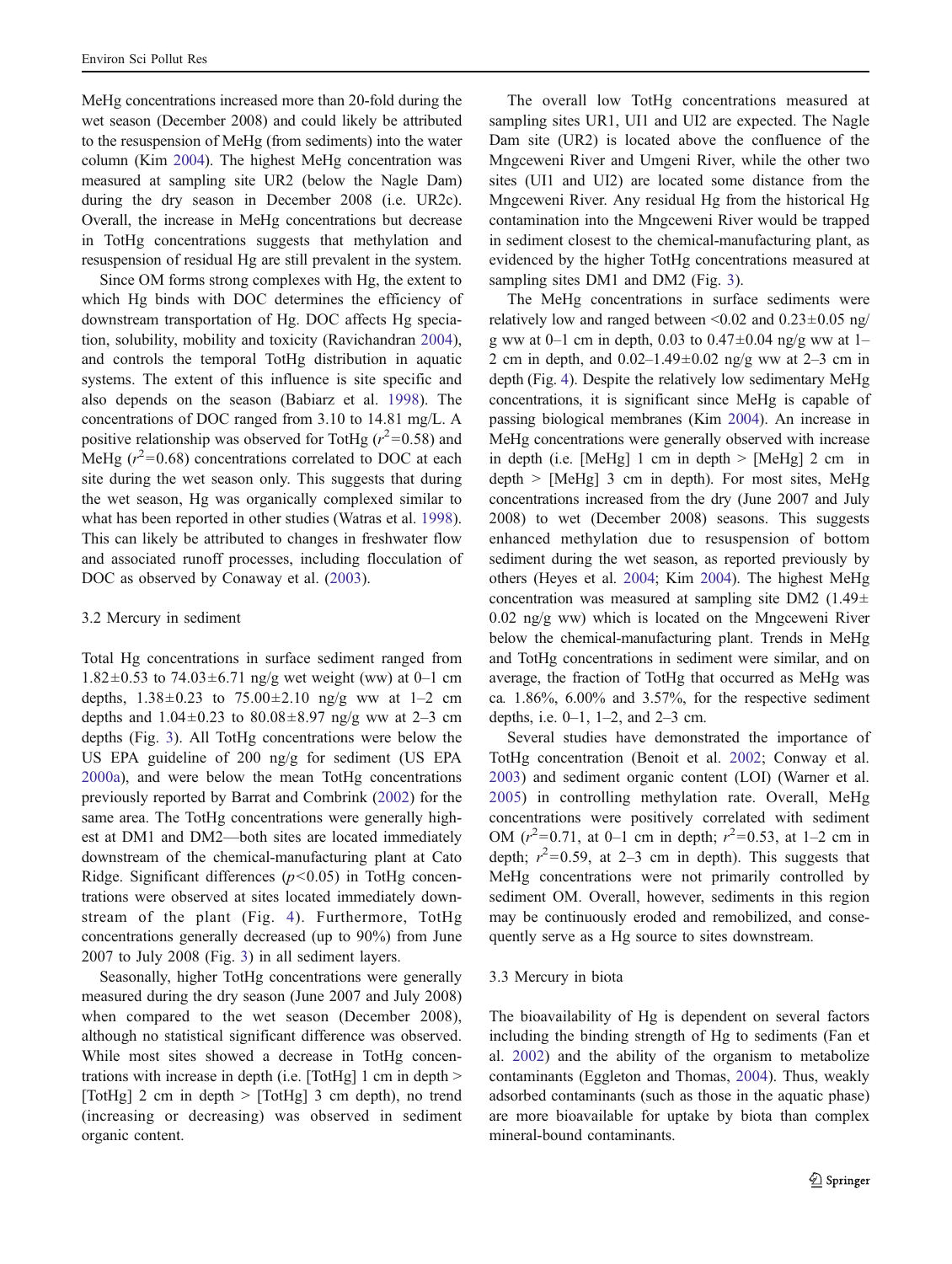Invertebrate species collected in this study are mostly benthic invertebrates that live at the sediment–water interface or in sediments (Table [1\)](#page-5-0). Generally, such invertebrates contain high MeHg concentrations (Mason and Lawrence [1999](#page-9-0)). Since sediments are the main repository for Hg in aquatic ecosystems, benthic invertebrates also provide a mechanism for Hg transport along the aquatic food chain.

In this study, MeHg concentrations in invertebrates extended over four orders of magnitude, and generally ranged between  $0.16$  to  $251.19$  ng/g ww (Fig. [5\)](#page-4-0). The highest MeHg concentration (251.19 ng/g ww) was recorded in water scorpions at sampling site DM2 (DM2b) followed by MeHg concentrations (187.73 ng/g ww) measured in dragonflies collected at UR2 (UR2b). This is expected since the highest Hg concentration was measured in sediment collected at DM2. Thus, the MeHg concentrations in benthic invertebrates observed at this site could be attributed to the uptake of residual (sedimentbound) Hg present in the system (Lawrence and Mason, [2001\)](#page-9-0). The ability of invertebrates to accumulate Hg from associated sediments were assessed using the biota–sediment accumulation factor (BSAF)—defined as the concentration of Hg (i.e. MeHg) in the organism relative to the concentration of Hg (i.e. MeHg) in the sediment. An average BSAF of 7.33 was obtained. A BSAF >1 indicates that invertebrates were able to accumulate Hg from sediment (Ruelas-Inzunza et al. [2009](#page-9-0)).

The MeHg concentrations in fish species ranged from  $6.00\pm$ 2.40 to  $268.47 \pm 2.82$  ng/g ww (Fig. 6). All MeHg concentrations were well below the US EPA's guideline for Hg in

fish muscle tissue (300 ng/g ww; US EPA, [2001b\)](#page-10-0) as well as the World Health Organization guideline level of 500 ng/g (WHO 1990). However, MeHg concentrations measured in banded tilapia collected at sampling site DM2 (DM2b) were just below this guideline  $(268.47 \pm 2.82 \text{ ng/g} \text{ ww})$ ; average fork tail length=13.46 cm). The MeHg concentrations in fish collected in the Umgeni River was 79% and 86% lower than MeHg concentrations reported in fish collected by Barrat and Combrink ([2002\)](#page-8-0) and Papu-Zamxaka et al. [\(2010](#page-9-0)), respectively. The concentrations obtained in this study are, however, based on a limited number of samples  $(n=3)$  and on different fish species. It is generally acknowledged that diet is the main route of Hg exposure to aquatic organisms. Thus, the high concentrations measured in banded tilapia (an omnivorous fish species feeding on small aquatic invertebrates) could likely be attributed to the high concentrations recorded in the dominant species of invertebrates at DM2. However, when analysing the statistical significance of MeHg concentrations taking diets into account, no significant difference was observed. Yet, statistical significant differences were observed in fish MeHg concentrations between fish collected at sites located downstream of the plant and immediately downstream of the plant. This observation identifies those sites situated immediately downstream of the plant as being a potential Hg "hotspot". The high MeHg levels measured in sediment at DM2 could explain the fish MeHg concentrations also measured at DM2 illustrating that contaminated sediments are a continual source of Hg to biota, similar to what has been observed in other historically Hg-contaminated sites (Berzas Nevado et al. [2003](#page-8-0)). Rural communities in the area rely heavily on fish obtained from the river system and may



concentrations in fish collected on the Umgeni River (UR), Mngceweni River (DM) and Inanda Dam (UI)  $(a = June$ 2007;  $b =$  July 2008;  $c =$ December 2008; capital letters denote species in Table [1\)](#page-5-0)

Fig. 6 Methylmercury (MeHg)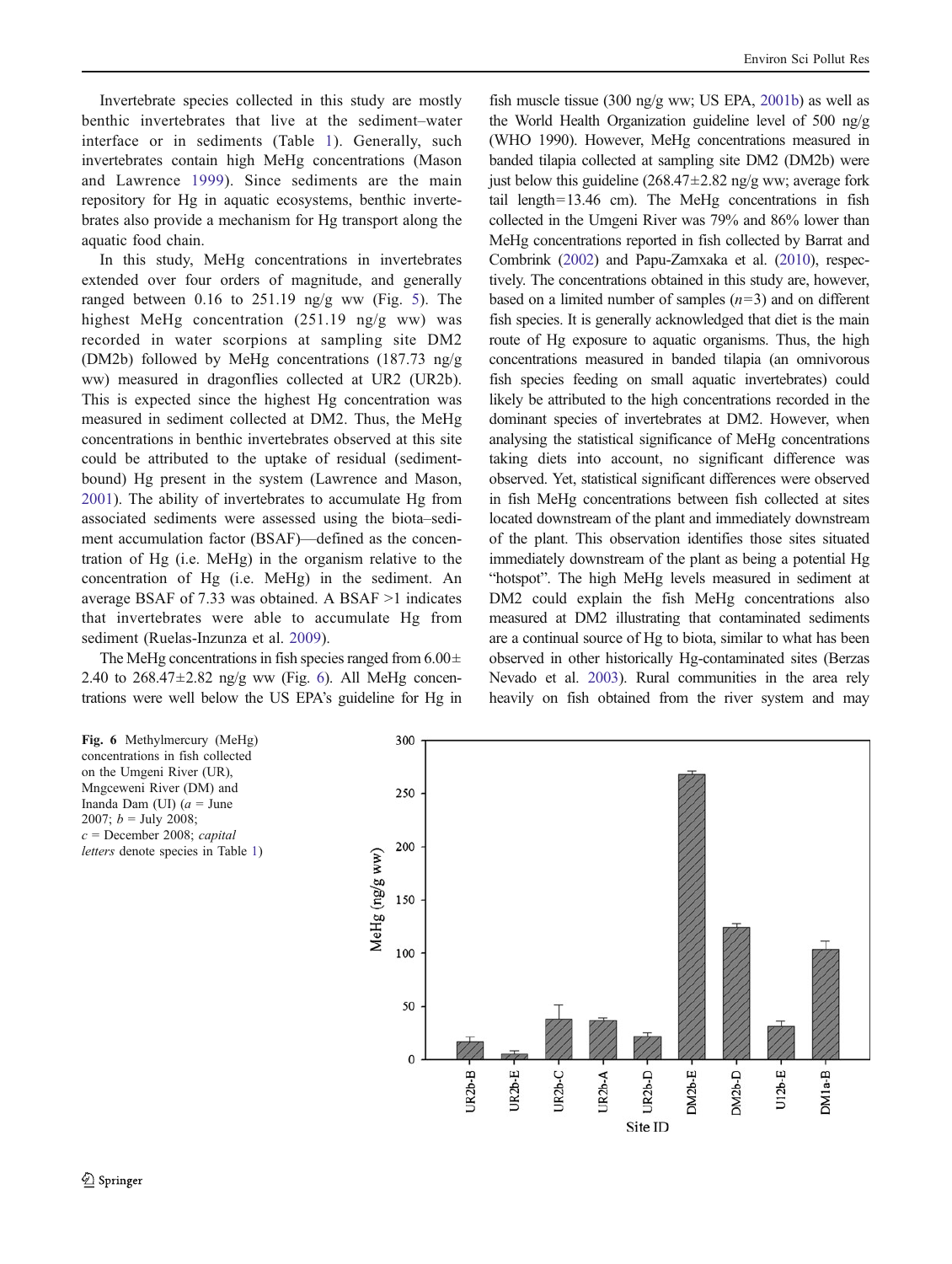<span id="page-8-0"></span>consume fish on a daily basis (Barrat and Combrink 2002). Based on this and the US EPA's fish consumption limits for Hg concentrations in the edible portion of fish (US EPA, [2000b](#page-10-0)), the consumption of fish in the downstream reaches of the Mngceweni River should be cautious.

# 4 Concluding remarks

Several studies since the 1990s have measured Hg concentrations in the Mngceweni River near Cato Ridge (Johnston et al. [1991](#page-9-0); Oosthuizen and Ehrlich [2001](#page-9-0); Barrat and Combrink 2002), with the most recent study (Papu-Zamxaka et al. [2010\)](#page-9-0) having measured only sediment and fish TotHg and MeHg concentrations. The MeHg concentrations of fish in this study were significantly lower than previously reported by Barrat and Combrink (2002) and Papu-Zamxaka et al. ([2010](#page-9-0)). This difference can likely be attributed to Hg bioavailability, and contamination uptake mechanisms and rates during the respective sampling periods, as found by others (e.g. Eggleton and Thomas [2004](#page-9-0)). Regardless, this study provided a "snapshot" of the TotHg and MeHg concentrations in water, sediment, invertebrates and fish collected in the Umgeni and Mngceweni rivers of KwaZulu-Natal. The results suggest that the historically Hg-contaminated Mngceweni River still represents a potential Hg source to the surrounding area, similar to what has previously been observed at other historically Hg-contaminated sites in Europe (Berzas Nevado et al. 2003; Regnell et al. [2009](#page-9-0)), USA (Thomas et al. [2002\)](#page-9-0) and South America (Pestana and Formoso [2003](#page-9-0)). The relatively high Hg concentrations measured in sediment and fish (particularly downstream of the plant) render this site a potential Hg "hotspot". Residual Hg remobilization from sediment appears to be minimal, although as expected, it is elevated during the wet season thereby making it more bioavailable for uptake in the aquatic food chain. Further remediation of Hg is not recommended for the Mngceweni River, as any dredging processes will resuspend Hg into the water column, as reported by others (Pestana and Formoso [2003;](#page-9-0) Bravo et al. 2009; Knott et al. [2009;](#page-9-0) Urban et al. [2010](#page-9-0)). However, a routine monitoring programme of sediment and fish is recommended, similar to what has been previously recommended for this area (Barrat and Combrink 2002; Papu-Zamxaka et al. [2010](#page-9-0)).

Although no risk assessment was undertaken in this study, there is some cause for concern concerning fish consumption by communities living near the Mngceweni River. Given the persistent and bioaccumulative nature of Hg, future research work is recommended to investigate both the environmental and human health implications of mercury exposure in this area, especially in light of the

recent Hg concentrations in hair samples collected in the same area (17% exceeded guideline values; Papu-Zamxaka et al. [2010](#page-9-0)).

The observations in this study are similar to what has been reported for other historically Hg-contaminated sites (Pestana and Formoso [2003](#page-9-0); Pereira et al. [2009](#page-9-0)), and supports the notion that historically Hg-contaminated sites should remain in its existing condition, and that routine monitoring of water, sediment and biota can be used as a proxy for assessing the extent to which resuspended Hg that is reintroduced to the water column becomes bioavailable to biota. Such routine monitoring programmes are valuable for decision-making with regards to historically Hg-contaminated sites and its impacts to the aquatic environment.

Acknowledgements This research was undertaken with funding received from the Water Research Commission, National Research Foundation and the CSIR Parliamentary Grant and Strategic Research Panel. The authors wish to thank Prof. Robert Mason and Ms Genevieve Bernier (Department of Marine Sciences, University of Connecticut), Chantel Petersen and other field personnel. Note: Dr Joy Leaner participated in this research while employed at the CSIR; this assessment does not reflect the views of her current employer.

#### References

- Babiarz CL, Hurley JP, Benoit JM, Schafer MM, Andren AW, Webb DA.(1998) Seasonal influences on partitioning and transport of total and methylmercury in rivers from contrasting watersheds. Biogeochem., 43:237–257
- Barrat GJ, Combrink J (2002) An Assessment of the degree of mercury (Hg) bio-transformation in two river systems following discharges from a mercury recovery plant. Water SA Special Edition: WISA Proceedings 2002
- Benoit JM, Gilmour CC, Mason RP, Heyes A (1999) Sulfide controls on mercury speciation and bioavailibility in sediment pore waters. Environ Sci and Technol 33:951–957
- Benoit JM, Gilmour CC, Heyes A, Mason RP, Miller CL (2002) Geochemical and biological controls over methylmercury production and degradation in aquatic ecosystems. ACS Symposium Series.
- Berzas Nevado JJ, Garcia Bermejo LF, Rodrigues Martin-Doimeadios RC (2003) Distribution of mercury in the aquatic environment at Almaden, Spain. Environ Pollut 122:261–271
- Bloom NS, Fitzgerald WF (1988) Determination of volatile mercury species at the pictogram concentration by low temperature gas chromatography with cold-vapour atomic fluorescence detector. Anal Chim Acta 208:151–161
- Boudou A, Ribeyre F (1997) Mercury in food web: accumulation and transfer mechanisms. Met Ions Biol Syst 34:289–319
- Boylan HM, Richter RC, Kingston HM, Ricotta A (2001) Rapid mercury analysis for the field: method development and application to natural gas utility sites. Water Air Soil Pollut 127:255–270
- Bravo AG, Loizeau J-L, Ancey L, Ungureanu VG, Dominik J (2009) Historical record of mercury contamination in sediments from the Babeni reservoir in the Olt River, Romania. Environ Sci Technol 16:S66–S75
- Cabana G, Tremblay A, Kalff J, Rasmussen JB (1994) Pelagic food chain structure in Ontario Lakes: a determinant of mercury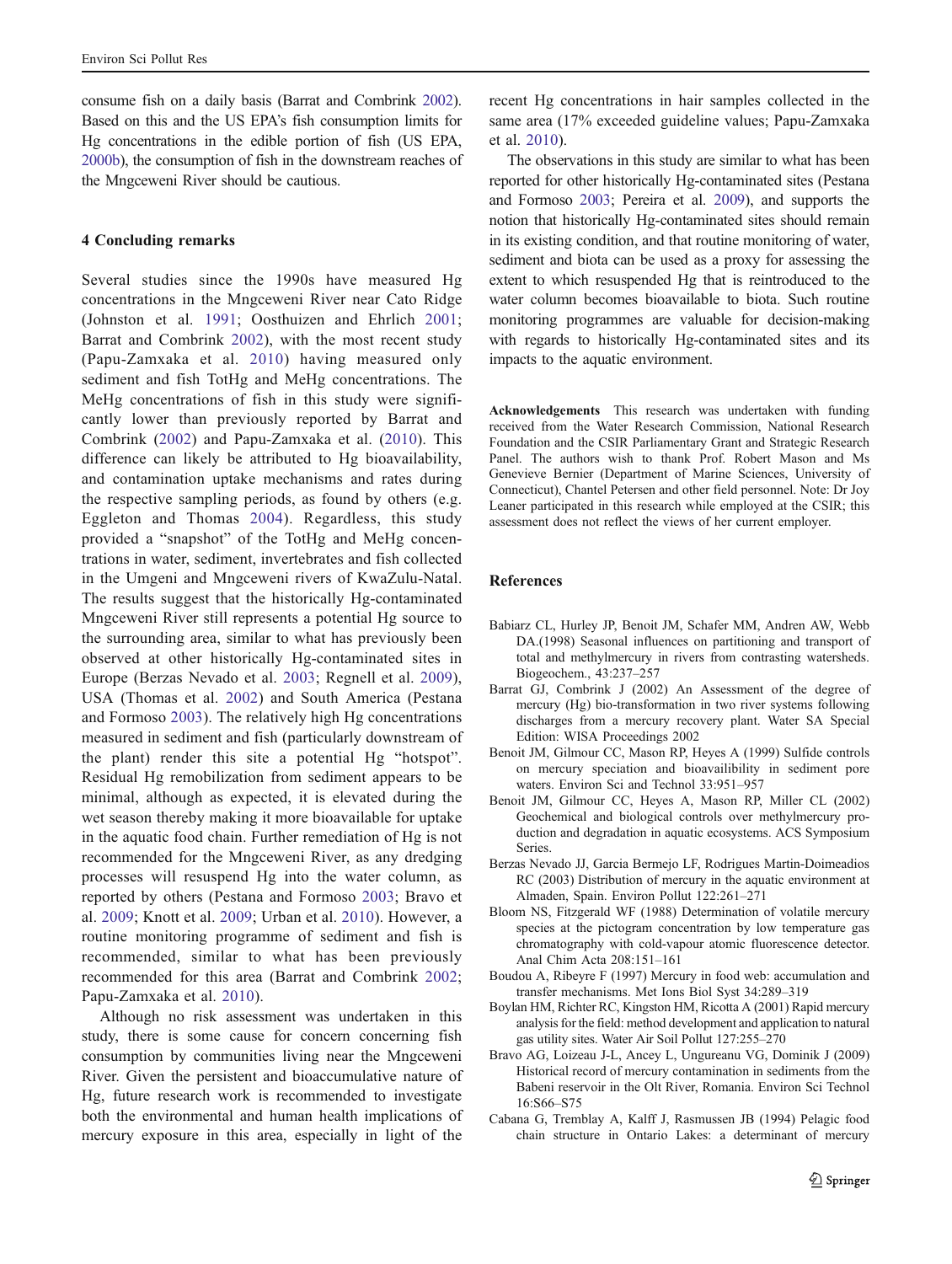<span id="page-9-0"></span>concentrations in Lake Trout. Can. J. Fish Aquat Sci. 51: 381- 389

- Cardona-Marek T, Schaefer J, Ellickson K, Barkay T, Reinfelder JR (2007) Mercury speciation, reactivity, and bioavailability in a highly contaminated estuary, Berry's Creek, New Jersey Meadowlands. Environ Sci Technol 41:8268–8274
- Conaway CH, Squire S, Maon RP, Flegal AR (2003) Mercury speciation in the San Francisco Bay estuary. Mar Chem 80:19–225
- Covelli S, Faganeli J, Horvat M, Brambati A (1999) Porewater distribution and benthic flux measurements of mercury and methylmercury in the Gulf of Triest. Estuar Coast Shelf Sci 48:415–428
- CRC Press (1997) In: Liley D (ed) Handbook of chemistry and physics, 78th edn. CRC, Raton
- DWAF (Department of Water Affairs and Forestry) (1996) Water quality guidelines, aquatic ecosystem use Vol. 7, 1st edn. Department of Water Affairs and Forestry, Pretoria
- Eggleton JA, Thomas KV (2004) A review of factors affecting the release and bioavailability of contaminants during sediment disturbance events. Environ Int 30:973–980
- Fan W, Wang W-X, Chen J, Li X, Yen YF (2002) Cu, Ni and Pb speciation in surface sediments from a contaminated bay of northern China. Mar Pollut Bull 44:816–832
- Gilbertson M, Carpenter DO (2004) An ecosystem approach to the health effects of mercury in the Great Lakes basin ecosystem. Environ Res 95:240–246
- WHO (World Health Organisation) (1990), Environmental Health Criteria 101: Methylmercury. Geneva
- Heyes A, Miller C, Mason RP (2004) Mercury and methylmercury in Hudson River sediment: impact of tidal resuspension on partitioning and methylation. Mar Chem 90:75–89
- Johnston P, Stringer R, French MC, Vallette J (1991) Contamination of soils in the vicinity of a mercury recovery plant. Bull Environ Contam Toxicol 46:74–78
- Kim E-H (2004) The importance of physical mixing and sediment chemistry in mercury and methylmercury biogeochemical cycling and bioaccumulation within shallow estuaries. PhD thesis, University of Maryland, College Park
- Kim E-H, Mason RP, Porter ET, Soulen HL (2006) The impact of resuspension on sediment mercury dynamics, and methylmercury production and fate: a mesocosm study. Mar Chem 102:300–315
- Knott NA, Aulbury JP, Brown TH, Johnston EL (2009) Contemporary ecological threats from historical pollution sources: impacts of large-scale resuspension of contaminated sediments of sessile invertebrate recruitment. J Appl Ecol 46:770–781
- Lawrence AL, Mason RP (2001) Factors controlling the bioaccumulation of mercury and methylmercury by the estuarine amphipod Leptocheirus plumulosus. Environ Pollut 111:217–231
- Leaner JJ, Mason RP (2002) Methylmercury accumulation and fluxes across the intestine of channel catfish, Ictalurus punctatus. Comp. Biochem. Physiol Part C132: 247-259
- Leaner JJ, Mason RP (2004) Methylmercury uptake and distribution kinetics in sheepshead minnows, Cyprinodon variegates, after exposure to CH3Hg-spiked food. Environ Toxicol Chem 23 (9):2138–2146
- Lee CL, Fang MD, Hsieh MT (1998) Characterization and distribution of metals in surficial sediments in Southwestern Taiwan. Mar Pollut Bull 36(6):464–471
- Mason RP, Lawrence AL (1999) Concentration, distribution, and bioavailability of mercury and methylmercury in sediments of Baltimore Habour and Chesapeake Bay, Maryland, USA. Environ Toxicol Chem 18:2438–2447
- Mason RP, Sullivan KA (1998) Mercury and methylmercury transport through an urban watershed. Water Res 32:321–330
- Mason RP, Fitzgerald WF, Morel FMM (1994) The biogeochemical cycling of elemental mercury: anthropogenic influences. Geochim Cosmochim Acta 58:3191–3198
- Mason RP, Laporte JM, Andres S (2000) Factors controlling the bioaccumulation of mercury, methylmercury, arsenic, selenium and cadmium by freshwater invertebrates and fish. Arch Environ Contam Toxicol 38:283–297
- Mason RP, Kim E, Cornwell J, Heyes D (2006) An examination of the factors influencing the flux of mercury, methylmercury and other constituents from estuarine sediments. Mar Chem 102:96–110
- Oosthuizen J, Ehrlich R (2001) The impact of pollution from a mercury processing plant in Kwa-Zulu Natal, South Africa, on the health of fish-eating communities in the area: an environmental health risk assessment. Int J Environ Health Res 11:41–50
- Papu-Zamxaka V, Mathee A, Harpham T, Barnes B, Rollin H, Lyons M, Jordaan W, Cloete E (2010) Elevated mercury exposure in communities living alongside the Inanda Dam, South Africa. J Environ Monit 12(2):472–477
- Pereira ME, Lillebo AI, Pato P, Valega M, Coelho JP, Lopes CB, Rodrigues S, Cachada A, Otero M, Pardal MA, Duarte AC (2009) Mercury pollution in Ria de Aveiro (Portugal): a review of the system assessment. Environ Monit 155:39–49
- Pestana MHD, Formoso MLL (2003) Mercury contamination in Lavras do Sul, south Brazil: a legacy from past and recent gold mining. Sci Total Environ 307:125–140
- Ravichandran M. (2004) Interactions between mercury and dissolved organic matter – a review. Chemos. 55: 319-331
- Regnell O, Watras CJ, Troedsson B, Helgee A, Hammar T (2009) Mercury in a boreal forest stream—role of historical mercury pollution, TOC, temperature, and water discharge. Environ Sci Technol 43:3514–3521
- Ruelas-Inzunza J, Paez-Osuna F, Zamora-Arellano N, Amezcua-Martinez F, Bojorquez-Leyva H (2009) Mercury in biota and surficial sediments from Coatzacoalcos Estuary, Gulf of Mexico: distribution and seasonal variation. Water Air Soil Pollut 197:165–174
- Scheuhammer AM, Graham JE (1999) The bioaccumulation of mercury in aquatic organisms from two similar lakes with differing pH. Ecotoxicol 8:49–56
- Snyder CD, Hendricks AC (1997) Genetic responses of Isonychia bicolour (Ephemeroptera: Isonychiidae to chronic mercury pollution. JN Am Benthol Soc 16(3):651–663
- Thomas MA, Conaway CH, Steding DJ, Marvin-DiPasquale M, Abu-Saba KE, Flegal R (2002) Geochemistry: exploration. Environ Anal 2:211– 217
- Turner RR, Lindberg ST (1978) Behaviour and transport of mercury in river-reservoir system downstream of inactive chloalkali plant. Environ. Sci. Technol. 0013-936X/78/0912-0918\$01.00/0
- United Nations Environment Protection Programme (UNEP) (2002) Global mercury assessment report. UNEP, Geneva
- Urban SR, Correa AXR, Schettini CAF, Schwingel PR, Sperb RM, Radetski CM (2010) Physiochemical and ecotoxicological evaluation of estuarine water quality during a dredging operation. J Soils Sediments 10:65–76
- US EPA (United States Environmental Protection Agency) (1992) Water quality standards: establishment of numeric criteria for priority toxic pollutants; states' compliance; final rule. Federal Register 40, CFR Part 131, v 57, Washington DC, USA, 246(60): 847–860.
- US EPA (United States Environmental Protection Agency) (1996) Method 1669: sampling ambient water for trace metals at EPA water quality criteria levels. EPA publication no.: 821-R-96-008. Washington DC, USA.
- US EPA (United States Environmental Protection Agency) (2000a) Guidance for assessing chemical contamination data for use in fish-advisories. Vol 1: field sampling and analysis, Third Ed. EPA publication no. EPA-823-B-00-007. Washington DC, US EPA, Office of Water